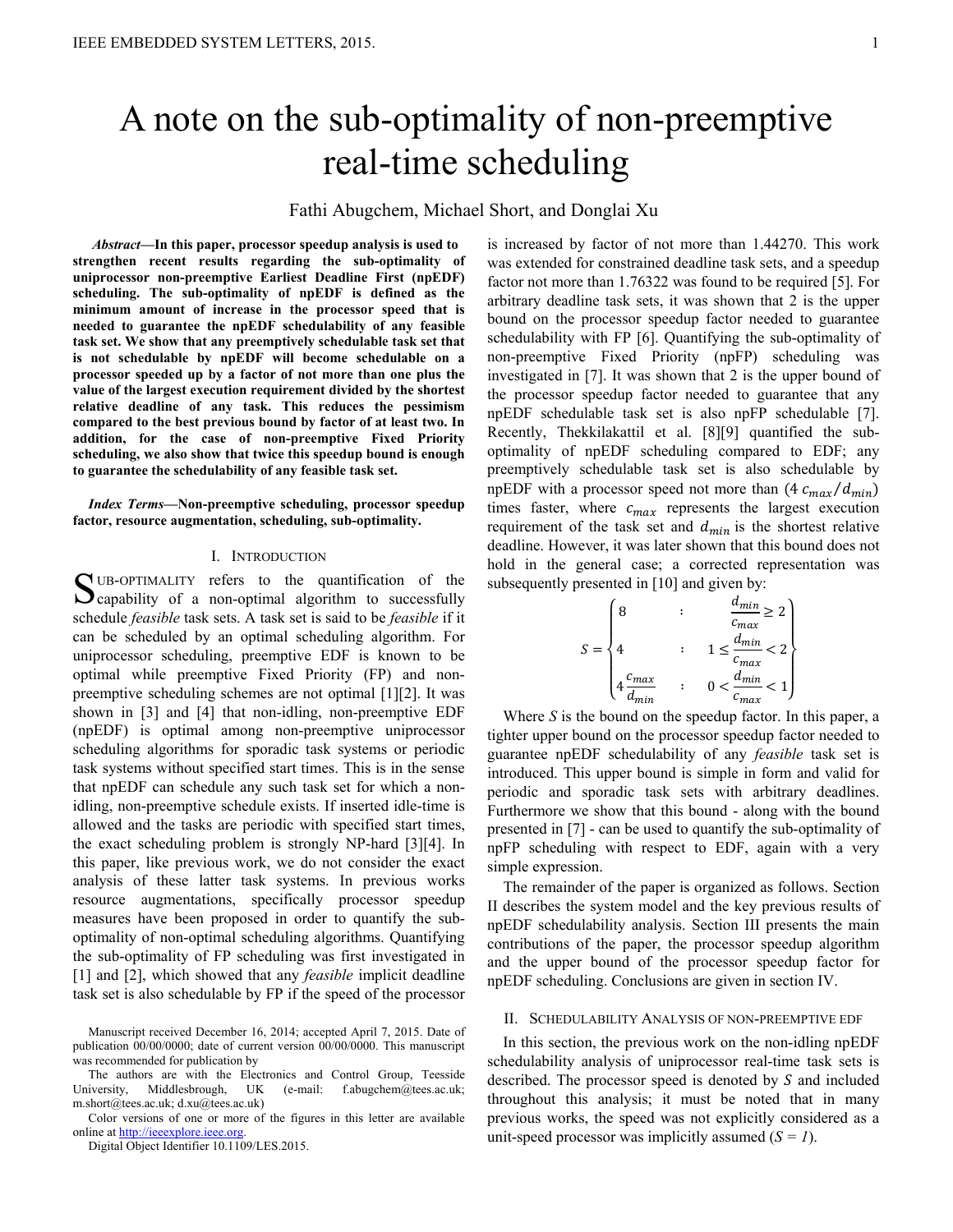## *A. System Model*

It is assumed that the system is implemented on a singleprocessor platform and the application software consists of a set  $T$  of  $n$  real-time periodic/sporadic tasks. Each task in this set is parameterized as  $\tau_i = (p_i, c_i^S, d_i)$ , in which  $p_i$  represents the period of periodic tasks (or equivalently, the minimum inter-arrival separation of sporadic tasks),  $c_i^S$  represents the worst-case computation requirement of the task when executed on a processor with speed  $S>0$ , and  $d_i$  is the task relative deadline. It is assumed that  $p_i$  and  $d_i$  are both positive; however there is no restriction on the relation between the period and the relative deadline of each task; the latter may be smaller than, equal to or larger than the former. Note that the task computation time is assumed inversely proportional to the processor speed *S*, and a linear relationship is assumed. Task periods and deadlines remain unaffected by the processor speed as they are related to an external time reference.

#### *B. Schedulability Analysis*

Let the processor utilization of the task set at a processor speed *S* is defined as  $U^s$  and given by  $U^s = \sum_{i=1}^n U_i^s$ , where  $U_i^s$ represents the utilization of a task  $\tau_i$  executing on a processor at speed S. Hence  $U_i^s = \frac{c_i^s}{n}$  $\frac{c_i}{p_i}$ . Following the worst-case arrival pattern of all tasks at  $t = 0$  (synchronous), the worst-case computational demand placed on the CPU by the task set during a time interval  $[0, t)$  at a processor speed S can be denoted as  $h^s(t)$  and given by [9][11][13]:

$$
h^{s}(t) = \sum_{i=1}^{n} \max\left\{0, 1 + \left|\frac{t - d_{i}}{p_{i}}\right|\right\} \cdot c_{i}^{s}
$$
 (1)

Let the worst-case blocking due to non-preemption during the time interval  $[0, t)$  at a processor speed S be denoted as  $b^{s}(t)$  and given by [12] [13]:

$$
b^s(t) = \max_{d_j > t} \{c_j^s\}
$$
 (2)

Based upon results of [8][9][12] a task set with arbitrary deadlines is schedulable under non-idling npEDF at processor speed S if and only if  $U^s \leq 1$  and:

$$
h^{s}(t) + b^{s}(t) \leq t, \ \forall t, d_{min} \leq t < L \tag{3}
$$

Where  $L$  is the end point of a sufficiently long testing interval and is finite when  $U^1 \leq 1$  when considering speedup factors  $S \geq 1$ .  $d_{min}$  is the smallest relative deadline among the tasks. Note that the schedulability conditions captured in (1), (2) and (3) are simple extensions of standard, known results to explicitly model the speedup factor *S* [8-13]. Various methods are known to bound *L* based upon the parameters of the task set, [13] provides a good discussion. In this paper, an adaptation of the bound derived for preemptive EDF scheduling in [14] is employed, with a trivial extension to include the effects of blocking:

$$
L = \max \left\{ (d_1 - p_1), \dots, (d_n - p_n), \frac{c_{max}^s + \sum_{i=1}^n (p_i - d_i) U_i^s}{(1 - U^s)} \right\}
$$
(4)

Although all absolute deadlines in the interval  $[d_{min}, L]$ potentially need to be checked, the 'QPA' algorithm described in [14] can be employed to significantly reduce the number of deadlines to be evaluated in the average case.

## III. QUANTIFYING THE SUB-OPTIMALITY OF NON-PREEMPTIVE EDF SCHEDULING

In this section, we derive an upper bound on the processor speedup factor required to guarantee npEDF scheduling of unit-speed feasible task sets. This bound is valid for sporadic and periodic task sets with implicit, constrained, and arbitrary deadlines. We start with a general result:

**Theorem 1:** The processor speed  $S$  that guarantees the nonidling npEDF schedulability of any task set is given by:

$$
S = \max_{d_{min} \le t < L} \left\{ \frac{h^1(t) + b^1(t)}{t} \right\} \tag{5}
$$

Where,  $h^1(t)$  and  $h^1(t)$  are the processor demand (1) and worst-case blocking (2) at unit processor speed (*S* =1).

**Proof:** Let us assume that the task set is initially executing on a processor of unit-speed (*i.e.*  $S = 1$ ) and that the execution requirements of each task in the set  $T$  scale linearly with the processor speed. In this case, we have that:

$$
c_i^s = \frac{c_i^1}{s}, \qquad \forall i, 0 < i \le n \tag{6}
$$

The task set under npEDF on the processor speed  $S = 1$  is deemed not schedulable if at any time  $t$  during a time interval  $[d_{min}, L)$  the processor demand function plus worst-case blocking exceeds the value of  $t$ :

$$
t \, < \, h^1(t) + b^1(t) \tag{7}
$$

In order to guarantee the schedulability of the task set, the right hand side of  $(7)$  should be decreased below  $t$ , which can be achieved by increasing the processor speed. From (6) we see that at speed *S* the task set is schedulable if:

$$
t \ge \frac{h^1(t) + b^1(t)}{S} , \quad \forall t , d_{min} \le t < L \tag{8}
$$

Rearranging this condition in terms of *S* gives:

$$
S \ge \frac{h^1(t) + h^1(t)}{t}, \ \forall t, d_{min} \le t < L \tag{9}
$$

Taking the maximum over all *t* in the test interval gives the required result:

$$
S = \max_{d_{min} \le t < L} \left\{ \frac{h^1(t) + h^1(t)}{t} \right\}
$$

Thus, if  $S \leq 1$  then the task set is schedulable without preemption on a unit-speed processor. A value of  $S > 1$  occurs when a deadline is missed (i.e.  $h^1(t) + b^1(t) > t$ ). Therefore the above theorem can be used to state the non-preemptive schedulability of the task set. Consequently, we derive an upper bound on the processor speedup factor required to guarantee the schedulability of a *feasible* task set for npEDF scheduling. A similar approach to that employed in [8][9][10] is taken, however a tighter bound is achieved.

**Theorem 2:** The processor speedup factor *S* that is needed to guarantee the schedulability of any *feasible* task set with arbitrary deadlines under npEDF scheduling is upper-bounded by the quantity:

$$
S \le 1 + \frac{c_{max}}{d_{min}} \tag{10}
$$

**Proof:** In order to ensure the non-preemptive schedulability of any unit-speed feasible task set, the speed *S* must be set such that the slack time  $t - h^{S}(t)$  must be at least as big as the nonpreemptive blocking  $b^{S}(t)$  for all values of  $t \geq d_{min}$ . Since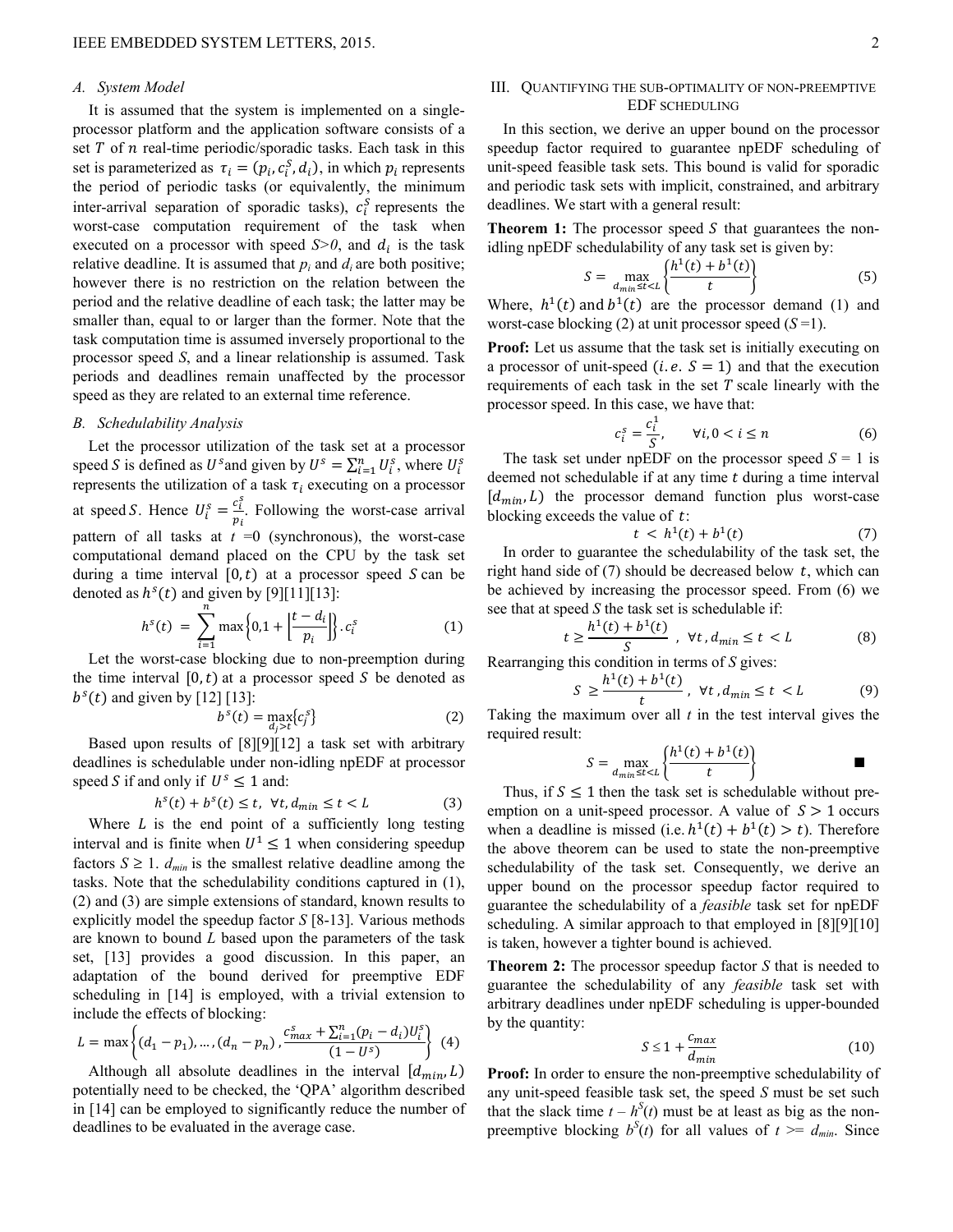$h^{S}(t) = h^{1}(t)/S$  and  $b^{S}(t) = b^{1}(t)/S$  this can be expressed as the condition below:

$$
\forall t \, d_{min} \le t < L; \ t - \frac{h^1(t)}{S} \ge \frac{b^1(t)}{S} \tag{11}
$$

Solving for *S* gives:

$$
\forall t \, d_{min} \le t < L; \ S \ge \frac{h^1(t) + b^1(t)}{t} \tag{12}
$$

As the task set is assumed to be feasible, the maximum value of the processor demand at unit-speed  $h^1(t)$  is equal to  $t$ . In addition, it follows from  $(2)$  that the maximum value of  $b^1(t)$  is  $c^1_{max}$ . Substituting this information into (12):

$$
S \ge \frac{t + c_{max}^1}{t} = 1 + \frac{c_{max}^1}{t}
$$
 (13)

Maximizing the right hand side of (13) over *t*, subject to  $t \in [d_{min}, L)$  results in setting *t* to the shortest task relative deadline  $d_{min}$ . Substituting  $t = d_{min}$  into (13) gives the upper bound on the required  $S$  which completes the proof.

The value of the bound on *S* is plotted in Fig. 1. As seen from equation (10) and Fig. 1, this bound dramatically increases as  $d_{min}$  goes below  $c_{max}$  and approaches to one as the value of  $d_{min}$  becomes greater than  $c_{max}$ . If time is restricted to be discrete and task parameters are taken to be integer (as is often the case), then limits in the value of the bound can be obtained independently of *dmin*. From equation (10) the maximum value of *S* is at the minimum value of  $d_{min}$ . Assuming discrete time, the minimum *dmin* is one; the blocking factor can also be reduced to  $c_{max}$ -1 [13]. Using this information in (10), we get the upper limit  $S \leq c_{max}$ . For the lower limit on *S* it is well known that any *feasible* task set having  $c_{max}$  = 1 can be scheduled non-preemptively without the need to speed up the processor, hence trivially  $S \geq 1$ .



Next, we show that the bound in (10) is tighter than the previous one presented in [8] [9] [10]. We prove this by showing that the limits of this bound is less than the bound presented in [10]. This is done by evaluating the limits of (10) for the same three extreme cases considered in [8], [9] and [10]. Proceeding:

**CASE 1:** The speed *S* that guarantees npEDF schedulability of any *feasible* task set is upper-bounded by 1.5 if  $\frac{d_{min}}{1}$  $rac{a_{min}}{c_{max}^1} \geq 2$ . **Proof:** Evaluating the limits of (10) at  $d_{min} = 2c_{max}^1$ , we get:  $S \leq 1 + \frac{c_{max}^1}{d}$  $rac{c_{max}^1}{d_{min}} = 1 + \frac{c_{max}^1}{2c_{max}^1}$  $\frac{max}{2c_{max}^1} = 1.5$  (14) According to the equation (10) and as seen from (14) the value

of *S* decreases as the value of *dmin* increases, i.e. *S* is less than 1.5 if  $d_{min} > 2c_{max}^1$ , hence the value of *S* is bounded by 1.5 if  $\frac{d_{min}}{1}$  $rac{a_{min}}{c_{max}^1} \geq 2$ .

**CASE 2:** The speed *S* that guarantees npEDF schedulability of any feasible task set is upper-bounded by 2, if  $1 \leq \frac{d_{min}}{c_{max}^1} < 2$ . **Proof:** Evaluating the lower limit of this case, i.e. when  $c_{max}^1 = d_{min}$ , we get:

$$
S \le 1 + \frac{c_{max}^1}{d_{min}} = 1 + \frac{c_{max}^1}{c_{max}^1} = 2
$$
 (15)

Clearly the bound is linearly decreasing for increasing *dmin*. At the upper limit of this case, i.e. when  $c_{max}^1 = 2d_{min}$ , CASE 1 has shown that  $S \leq 1.5$  Accordingly 2 is a valid upper-bound for *S* when  $1 \leq \frac{d_{min}}{c_{max}^1} < 2$ .

**CASE 3:** The speed *S* that guarantees npEDF schedulability of any feasible task set is upper-bounded by  $\frac{2 \text{ c}^2 \text{ max}}{l}$  $\frac{d}{d} \frac{c_{\text{max}}^2}{d_{\text{min}}}$ , if  $0 < \frac{d_{\text{min}}}{c_{\text{max}}^1} < 1$ . **Proof:** In this case  $d_{min} < c_{max}^1$ , and supposing the processor speed has been increased to  $S' = \frac{c_{max}^2}{l}$  $\frac{c_{max}}{d_{min}}$ , then the value of  $c_{max}^{S'} = \frac{c_{max}^2}{s'} = d_{min}$ . According to CASE 2 the upper bound on the processor speed will then be 2 (as now  $d_{min}=c_{max}$ ). Since the processor speed has been already increased by  $\frac{c_{max}^1}{1}$  $\frac{c_{max}}{d_{min}}$ , the upper bound on the actual speed S is  $\frac{2 \text{ } c_{max}^1}{4}$  $d_{min}$ . ■

Based on these three cases the upper bound of the processor speedup factor can also be presented in the form given in [10]:

$$
S = \begin{cases} 1.5 & : & \frac{d_{min}}{c_{max}} \ge 2 \\ 2 & : & 1 \le \frac{d_{min}}{c_{max}} < 2 \\ 2\frac{c_{max}}{d_{min}} & : & 0 < \frac{d_{min}}{c_{max}} < 1 \end{cases} \tag{16}
$$

Comparing this bound with the previous, one observes that each case is tighter by at least a two-fold factor. Fig. 2 shows a comparison between both bounds as the ratio *dmin*/*cmax* increases. The improvement in the current bound is due to the observation that both the processor demand *and* the worst-case blocking due to non-preemption can be scaled with the processor speed, as when the processor speed increases/decreases, the execution time of all tasks is assumed to decrease/increase in proportion - including that of the task with the index satisfying the worst-case blocking function (2).



Fig. 2. Previous and new upper-bounds of the processor speedup.